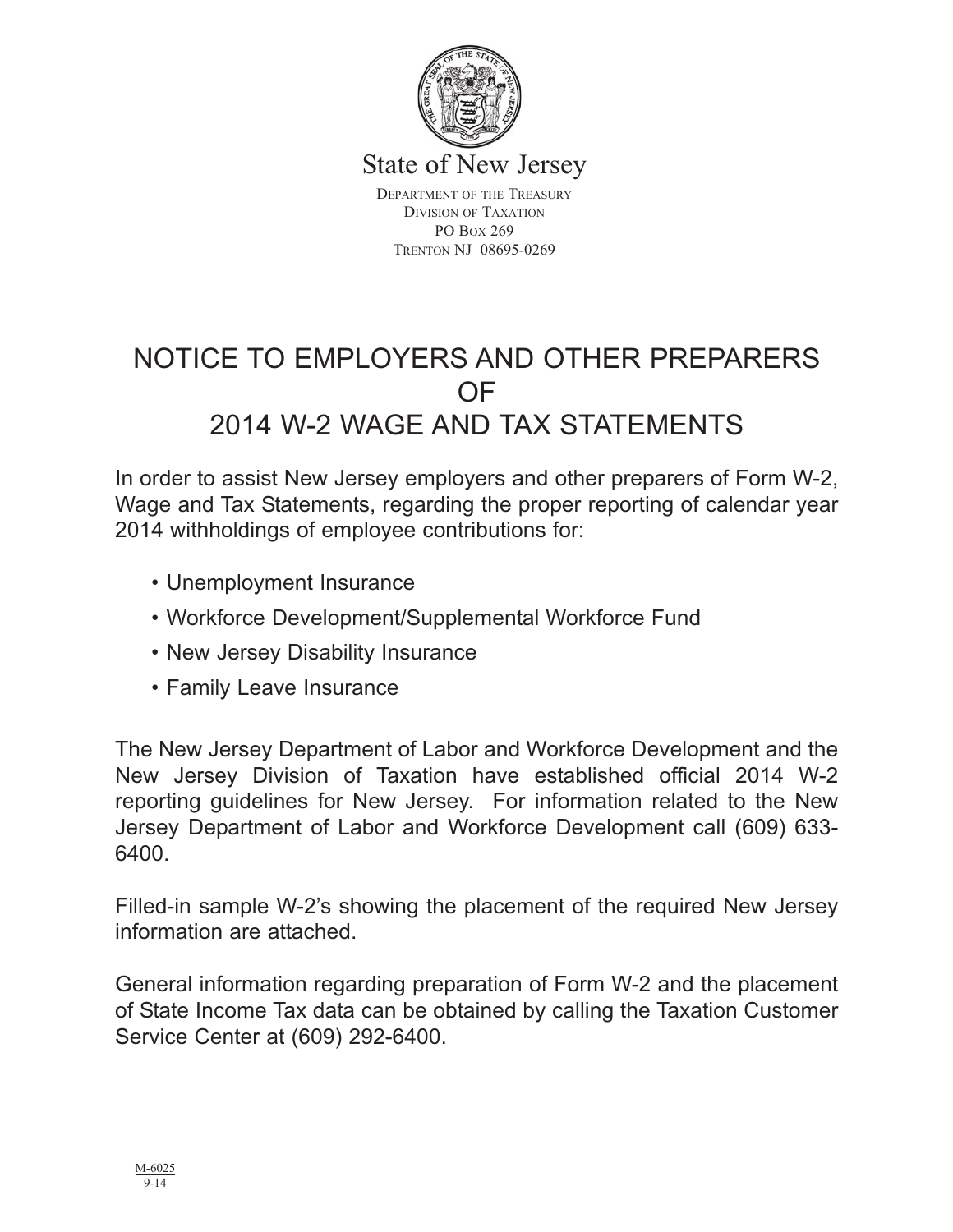### **2014 W-2 SAMPLE: PREFERRED**

### **How to Report Worker Contributions for Unemployment Insurance, Workforce Development Partnership Fund/Supplemental Workforce Fund, State Disability Insurance, Family Leave Insurance, Employee Withholding for New Jersey Gross Income Tax**

|                                                                                                                                                                                                                                                                                                                                                                                                                                                                                                                                                                                                          | a. Employee's social security number    |                                                                                                                                                                                                                                                                                                                         |                                                          |                                                                                                                                                                                                                                                                  |                                    |                                                   |  |
|----------------------------------------------------------------------------------------------------------------------------------------------------------------------------------------------------------------------------------------------------------------------------------------------------------------------------------------------------------------------------------------------------------------------------------------------------------------------------------------------------------------------------------------------------------------------------------------------------------|-----------------------------------------|-------------------------------------------------------------------------------------------------------------------------------------------------------------------------------------------------------------------------------------------------------------------------------------------------------------------------|----------------------------------------------------------|------------------------------------------------------------------------------------------------------------------------------------------------------------------------------------------------------------------------------------------------------------------|------------------------------------|---------------------------------------------------|--|
|                                                                                                                                                                                                                                                                                                                                                                                                                                                                                                                                                                                                          |                                         |                                                                                                                                                                                                                                                                                                                         |                                                          |                                                                                                                                                                                                                                                                  |                                    |                                                   |  |
| b Employer identification number (EIN)                                                                                                                                                                                                                                                                                                                                                                                                                                                                                                                                                                   |                                         |                                                                                                                                                                                                                                                                                                                         | 1                                                        | Wages, tips, other compensation                                                                                                                                                                                                                                  |                                    | 2 Federal income tax withheld                     |  |
| c Employer's name, address, and ZIP code                                                                                                                                                                                                                                                                                                                                                                                                                                                                                                                                                                 |                                         |                                                                                                                                                                                                                                                                                                                         |                                                          | 3 Social security wages                                                                                                                                                                                                                                          |                                    | 4 Social security tax withheld                    |  |
|                                                                                                                                                                                                                                                                                                                                                                                                                                                                                                                                                                                                          |                                         |                                                                                                                                                                                                                                                                                                                         | 5 Medicare wages and tips                                |                                                                                                                                                                                                                                                                  | 6 Medicare tax withheld            |                                                   |  |
|                                                                                                                                                                                                                                                                                                                                                                                                                                                                                                                                                                                                          | 7 Social security tips                  |                                                                                                                                                                                                                                                                                                                         | 8 Allocated tips                                         |                                                                                                                                                                                                                                                                  |                                    |                                                   |  |
| d Control number                                                                                                                                                                                                                                                                                                                                                                                                                                                                                                                                                                                         | 9 Advance EIC payment                   |                                                                                                                                                                                                                                                                                                                         | 10 Dependent care benefits                               |                                                                                                                                                                                                                                                                  |                                    |                                                   |  |
| Suff.<br>e Employee's first name and initial<br>Last name                                                                                                                                                                                                                                                                                                                                                                                                                                                                                                                                                |                                         |                                                                                                                                                                                                                                                                                                                         | 11 Nonqualified plans                                    |                                                                                                                                                                                                                                                                  | See instructions for box 12<br>12a |                                                   |  |
|                                                                                                                                                                                                                                                                                                                                                                                                                                                                                                                                                                                                          |                                         |                                                                                                                                                                                                                                                                                                                         | 13. Statutory Retirement Third-party<br>employee<br>plan | sick pay                                                                                                                                                                                                                                                         | 12 <sub>b</sub><br>ŏ<br>D          |                                                   |  |
| ⋗                                                                                                                                                                                                                                                                                                                                                                                                                                                                                                                                                                                                        |                                         |                                                                                                                                                                                                                                                                                                                         | 14. Other<br><b>UI/WF/SWF-133.88</b>                     |                                                                                                                                                                                                                                                                  | 12c<br>C<br>O<br>D<br>E            |                                                   |  |
| f. Employee's address and ZIP code                                                                                                                                                                                                                                                                                                                                                                                                                                                                                                                                                                       |                                         |                                                                                                                                                                                                                                                                                                                         | DI-119.70<br>DI P.P. # XXXXXXXXXX                        |                                                                                                                                                                                                                                                                  | 12 <sub>b</sub><br>Ó<br>Ď          |                                                   |  |
| 15 State<br>Employer's state ID number<br>NJ<br>234-567-890/000                                                                                                                                                                                                                                                                                                                                                                                                                                                                                                                                          | 16 State wages, tips, etc.<br>32,250.00 | 17 State income tax<br>525.00                                                                                                                                                                                                                                                                                           | 18 Local wages, tips, etc.                               | 19 Local income tax                                                                                                                                                                                                                                              |                                    | 20 Locality name                                  |  |
| <b>FLI P.P. #</b>                                                                                                                                                                                                                                                                                                                                                                                                                                                                                                                                                                                        | XXXXXXXXXXX                             | $\rightarrow$ 31.5 - FLI                                                                                                                                                                                                                                                                                                |                                                          |                                                                                                                                                                                                                                                                  |                                    |                                                   |  |
| Wage and Tax<br>W-2<br><b>Statement</b>                                                                                                                                                                                                                                                                                                                                                                                                                                                                                                                                                                  | 2014                                    |                                                                                                                                                                                                                                                                                                                         |                                                          |                                                                                                                                                                                                                                                                  |                                    | Department of Treasury - Internal Revenue Service |  |
| <b>New Jersey Taxpayer</b><br><b>Identification Number</b><br>Call the New Jersey Division of<br><b>Taxation's Customer Service</b><br>Center at 609-292-6400 or the<br>New Jersey Department of<br>Labor and Workforce<br>Development at 609-633-6400<br>if you are unsure of your New<br>Jersey Taxpayer Identification<br>Number.<br><b>Family Leave Insurance</b><br>Private Plan Number (FLI<br>P.P.#<br>To be entered only by<br>employers who have an<br>approved contributory Private<br>Family Leave Insurance Plan.<br>Phone 609-292-2720 if you are<br>unsure of your Private Plan<br>Number. |                                         | <b>Worker Contributions</b><br>• Unemployment Insurance,<br><b>Workforce Development</b><br>Partnership Fund/Supplemental<br>Workforce Fund.<br>• State Disability Insurance<br>• Family Leave Insurance<br>Please Note:<br>The Taxable Wage Base for<br>UI/WF/SWF, DI, and FLI<br>purposes for 2014 is<br>\$31,500.00. |                                                          | <b>Disability Insurance</b><br><b>Private Plan Number</b><br>(DI P. P. Number)<br>To be entered only by<br>employers who have an<br>approved contributory<br>Private Disability Plan.<br>Phone 609-292-2720 if<br>you are unsure of your<br>Private Plan Number. |                                    |                                                   |  |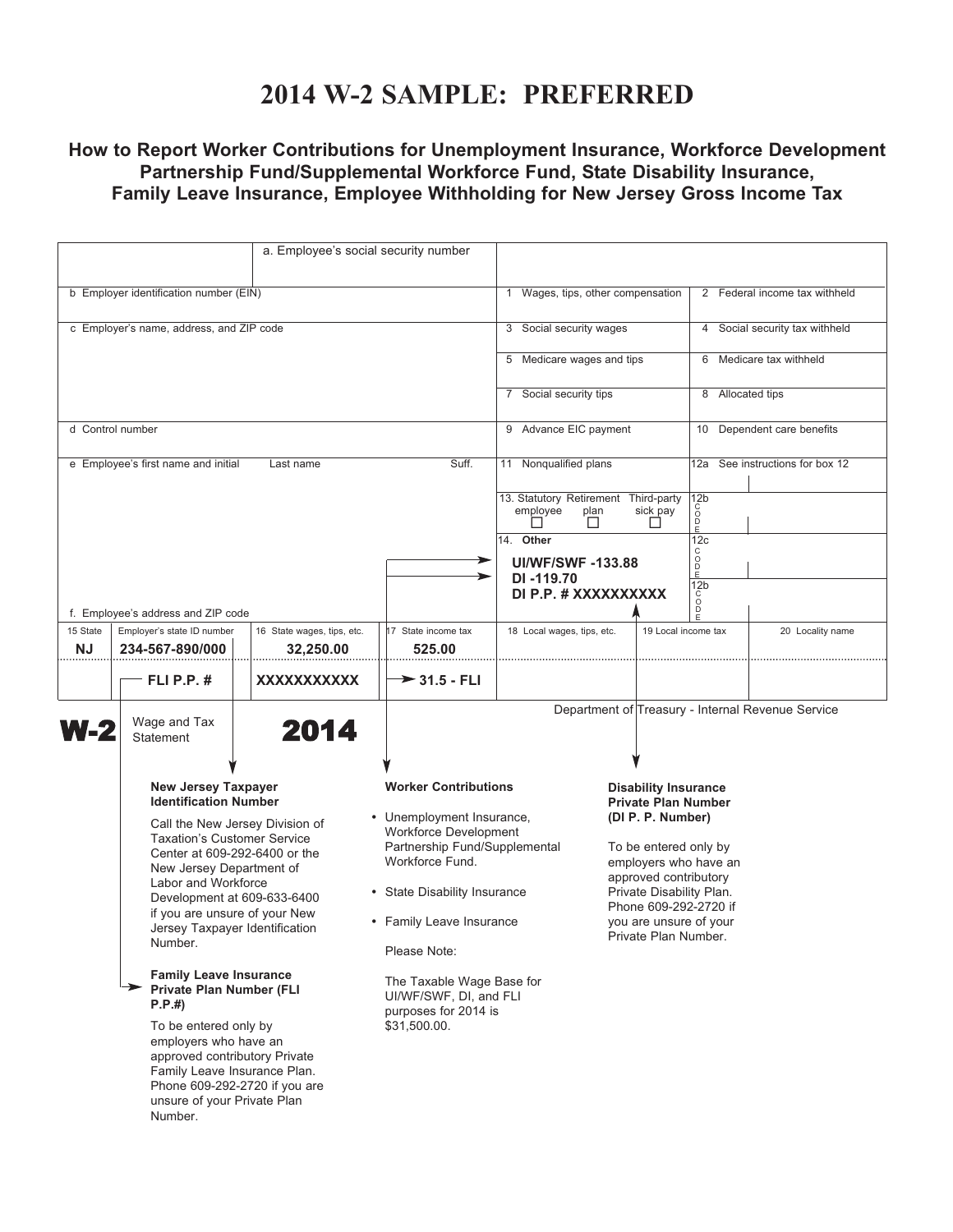## **2014 W-2 SAMPLE: ACCEPTABLE ALTERNATE**

### **How to Report Worker Contributions for Unemployment Insurance, Workforce Development Partnership Fund/Supplemental Workforce Fund, State Disability Insurance, Family Leave Insurance, Employee Withholding for New Jersey Gross Income Tax**

| b Employer identification number (EIN)                    |                                                                                                                                                                                                                                                                  |                                                                                                                                                                                                                                                                                                                                             |                                                                                   | 1 Wages, tips, other compensation                                                                                                                                                                                                                                      |                                                                               | 2 Federal income tax withheld                                                                                                                                                                                                                                                                                   |                                                   |  |
|-----------------------------------------------------------|------------------------------------------------------------------------------------------------------------------------------------------------------------------------------------------------------------------------------------------------------------------|---------------------------------------------------------------------------------------------------------------------------------------------------------------------------------------------------------------------------------------------------------------------------------------------------------------------------------------------|-----------------------------------------------------------------------------------|------------------------------------------------------------------------------------------------------------------------------------------------------------------------------------------------------------------------------------------------------------------------|-------------------------------------------------------------------------------|-----------------------------------------------------------------------------------------------------------------------------------------------------------------------------------------------------------------------------------------------------------------------------------------------------------------|---------------------------------------------------|--|
| c Employer's name, address, and ZIP code                  |                                                                                                                                                                                                                                                                  |                                                                                                                                                                                                                                                                                                                                             | 3 Social security wages                                                           |                                                                                                                                                                                                                                                                        | 4 Social security tax withheld                                                |                                                                                                                                                                                                                                                                                                                 |                                                   |  |
|                                                           |                                                                                                                                                                                                                                                                  |                                                                                                                                                                                                                                                                                                                                             |                                                                                   | 5 Medicare wages and tips                                                                                                                                                                                                                                              |                                                                               | 6 Medicare tax withheld                                                                                                                                                                                                                                                                                         |                                                   |  |
|                                                           |                                                                                                                                                                                                                                                                  |                                                                                                                                                                                                                                                                                                                                             |                                                                                   | 7 Social security tips                                                                                                                                                                                                                                                 |                                                                               | 8 Allocated tips                                                                                                                                                                                                                                                                                                |                                                   |  |
| d Control number                                          |                                                                                                                                                                                                                                                                  |                                                                                                                                                                                                                                                                                                                                             |                                                                                   | 9 Advance EIC payment                                                                                                                                                                                                                                                  |                                                                               | 10 Dependent care benefits                                                                                                                                                                                                                                                                                      |                                                   |  |
| e Employee's first name and initial<br>Suff.<br>Last name |                                                                                                                                                                                                                                                                  |                                                                                                                                                                                                                                                                                                                                             | 11 Nonqualified plans<br>13. Statutory Retirement Third-party<br>employee<br>plan | 12b<br>sick pay                                                                                                                                                                                                                                                        | 12a See instructions for box 12                                               |                                                                                                                                                                                                                                                                                                                 |                                                   |  |
|                                                           | f. Employee's address and ZIP code                                                                                                                                                                                                                               |                                                                                                                                                                                                                                                                                                                                             |                                                                                   | П<br>14. Other                                                                                                                                                                                                                                                         | C<br>D<br>D<br>E<br>$\Box$<br>12c<br>C<br>D<br>D<br>E<br>12 <sub>b</sub><br>° |                                                                                                                                                                                                                                                                                                                 |                                                   |  |
| 15 State<br><b>NJ</b>                                     | Employer's state ID number<br>$234 - 567 - 890/000$ $\leftarrow$                                                                                                                                                                                                 | 16 State wages, tips, etc.<br>32,250.00                                                                                                                                                                                                                                                                                                     | 17 State income tax<br>525.00                                                     | 18 Local wages, tips, etc.                                                                                                                                                                                                                                             | 19 Local income tax<br>133.88                                                 |                                                                                                                                                                                                                                                                                                                 | 20 Locality name<br><b>UI/WF/SWF</b>              |  |
|                                                           | DI P.P. # XXXXXXXXXX                                                                                                                                                                                                                                             |                                                                                                                                                                                                                                                                                                                                             | FLI P.P. $\sharp \preceq$                                                         | XXXXXXXXXXX                                                                                                                                                                                                                                                            | 119.70<br>31.50                                                               |                                                                                                                                                                                                                                                                                                                 | DI<br>FLI                                         |  |
|                                                           | Wage and Tax<br><b>W-2</b><br><b>Statement</b>                                                                                                                                                                                                                   | 2014                                                                                                                                                                                                                                                                                                                                        |                                                                                   |                                                                                                                                                                                                                                                                        |                                                                               |                                                                                                                                                                                                                                                                                                                 | Department of Treasury - Internal Revenue Service |  |
|                                                           | <b>Disability Insurance</b><br><b>Private Plan Number</b><br>(DI P. P. Number)<br>To be entered only by<br>employers who have an<br>approved contributory<br>Private Disability Plan.<br>Phone 609-292-2720 if<br>you are unsure of your<br>Private Plan Number. | <b>New Jersey Taxpayer</b><br><b>Identification Number</b><br>Call the New Jersey<br>Division of Taxation's<br><b>Customer Service Center</b><br>at 609-292-6400 or the<br>New Jersey Department<br>of Labor and Workforce<br>Development at 609-633-<br>6400 if you are unsure of<br>your New Jersey<br>Taxpayer Identification<br>Number. |                                                                                   | <b>Family Leave Insurance</b><br>> Private Plan Number<br>(FLI P.P.#)<br>To be entered only by<br>employers who have an<br>approved contributory<br>Private Family Leave<br>Insurance Plan. Phone<br>609-292-2720 if you are<br>unsure of your Private<br>Plan Number. |                                                                               | <b>Worker Contributions</b><br>• Unemployment Insurance,<br>Workforce Development<br>Partnership Fund/Supplemental<br>Workforce Fund.<br>• State Disability Insurance<br>• Family Leave Insurance<br>Please Note:<br>The Taxable Wage Base for<br>UI/WF/SWF, DI and FLI<br>purposes for 2014 is<br>\$31,500.00. |                                                   |  |